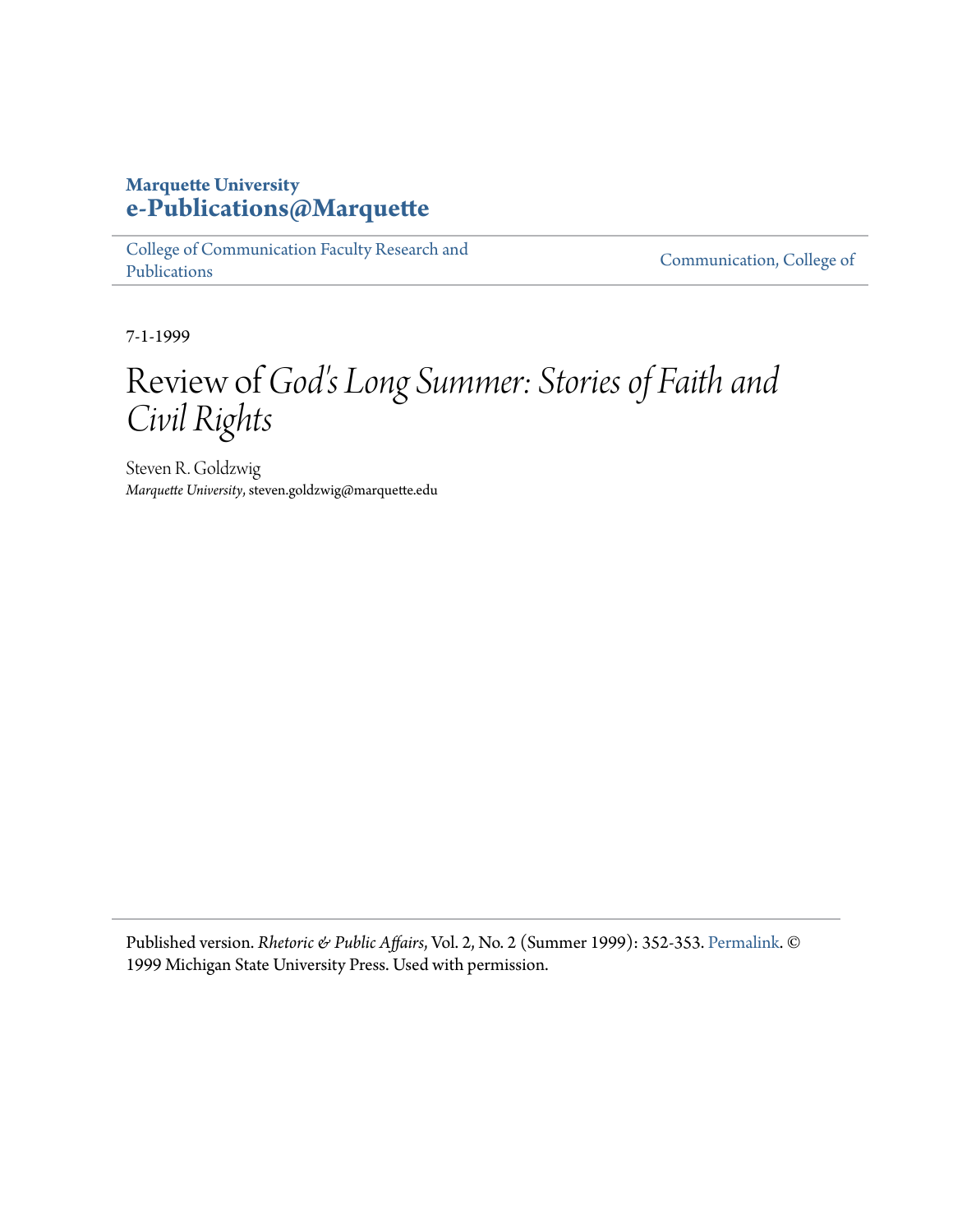*God's Long Summer: Stories of Faith and Civil Rights.* By Charles Marsh. Princeton, N.J.: Princeton University Press, 1997; pp. xi +276. \$24.95.

Perhaps not surprisingly, Charles Marsh, an associate professor of theology at Loyola College in Baltimore, Maryland, takes theology and its attendant modes of religious commitment seriously as a force in social relations. The result is both formidable and informative. Whether one is engaged in active reform or the machinations of active or passive resistance to change, the inspiration is often drawn from doctrinal and denominational traditions and insights. This is a fact that has too often been overlooked in many scholarly treatments of social movements, and even within studies of the civil rights movement in particular-where religious traditions are paid lip service, but often not studied in-depth because of conventional disciplinary boundaries and concerns.

How one enacts one's religious beliefs often mirrors preferred social, political, and institutional arrangements. In pitting the gospel of individual salvation against the social gospel, for example, those who work for and against change display differing religious epistemologies and work from different premises toward radically divergent goals. By taking these theological commitments as seriously as their proponents, Marsh provides added scope and depth to a subject in dire need of this kind of attention.

Marsh's method may be a bit too eclectic for some. He bases his observations on narratives drawn from five participants whose lives converged in 1964 during the Freedom Summer: Fannie Lou Hamer, the legendary civil rights activist and spiritual leader of the Mississippi Freedom Democratic Party; Sam Holloway Bowers Jr., Imperial Wizard of the White Knights of the Ku Klux Klan of Mississippi; Reverend William Douglas Hudgins of the First Baptist Church of Jackson, whose larger-than-life presence cast its shadow across the entire state of Mississippi; Reverend Edwin King, a liberal white Methodist chaplain at Tougaloo College, a black institution of higher learning in Jackson, Mississippi, who also served as the National Committeeman and later as candidate for Lieutenant Governor for the Mississippi Freedom Democratic Party; and Cleveland Sellers, a Student Nonviolent Coordinating Committee (SNCC) staff member during the summer of 1964 and a subsequent proponent of black power. Each, in his or her own way, appropriated religious roots to foster or resist social change. While these minibiographies may not give the defmitive account of the unique lives led during this tumultuous period, the stories evoke much insight about ourselves and the legacy of the civil rights movement in the United States. Each of these rich, powerful narratives should be read and savored. It is impossible to do them *justice* here.

In truth, Marsh's recounting of these particular stories helps us to understand our present a bit more clearly-even as we are simultaneously reminded of the roots of the divisions that remain. The future is ensconced in the memories evoked